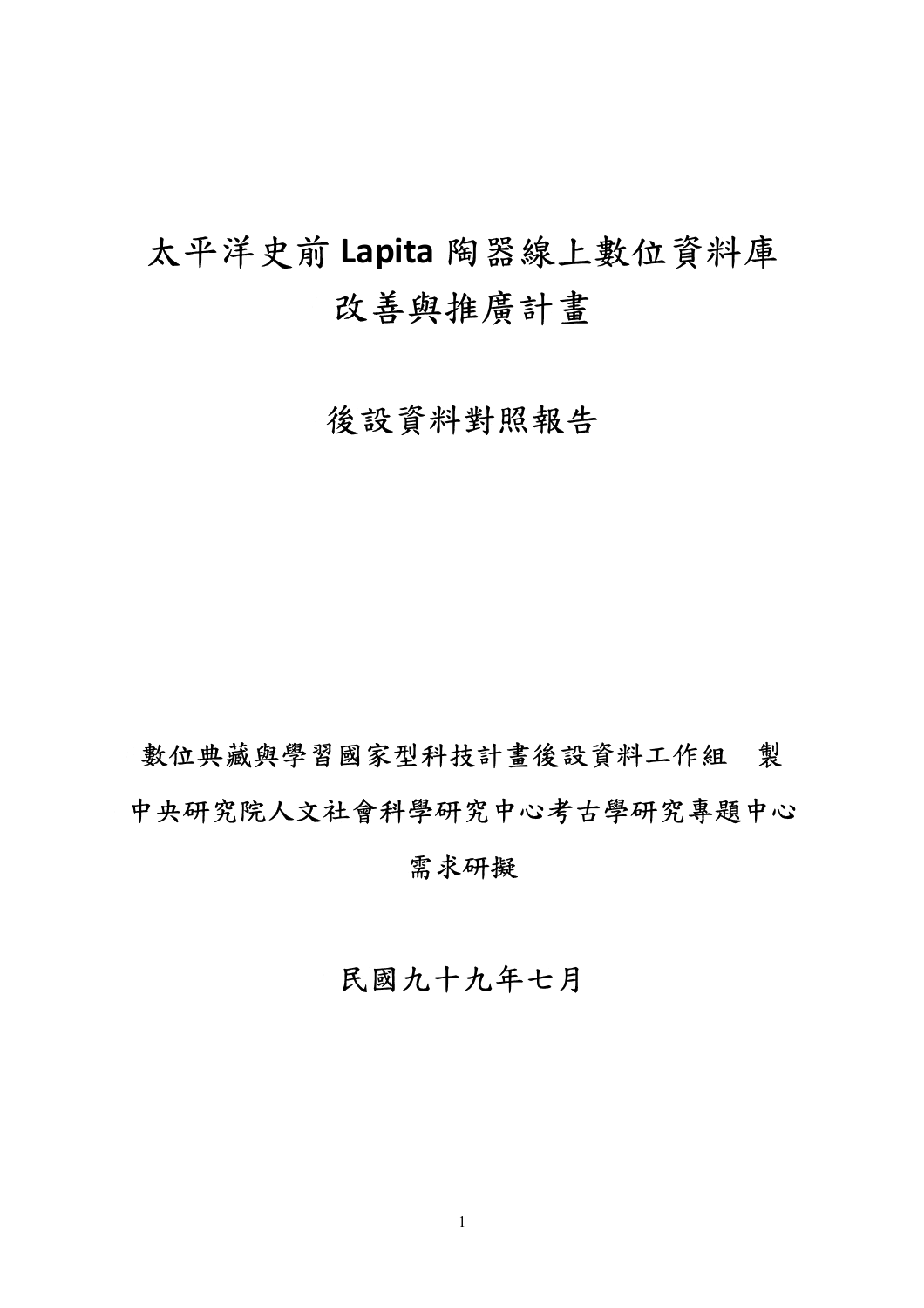# 一、「太平洋史前 **Lapita** 陶器線上數位資料庫改善與推廣計畫」後設資料欄位及範例

後設資料工作組依據「太平洋史前 Lapita 陶器線上數位資料庫改善與推廣計畫」 2010‐07‐09 提供的欄位及範例,整理出欄位及範例表共 4 筆,請見表一。

| 欄位名稱                                                       | 範例 1-<br>RL2-214-17+62+90+71   | 範例 2-<br>RL2-269-125+183+239+238+237+<br>185+83+228+229+232+233                           |
|------------------------------------------------------------|--------------------------------|-------------------------------------------------------------------------------------------|
|                                                            | 214/17+62+90+71                | 269/125+183+239+238+237+<br>185+83+228+229+232+233<br>$\sim$ $\sim$ $\sim$ $\sim$ $\sim$  |
| 陶片編號<br>Sherd<br><b>Number</b>                             | RL2-214-17+62+90+71            | RL2-269-125+183+239+238+237+<br>185+83+228+229+232+233                                    |
| 遺址名稱<br>Site_Name                                          | SE-RF-2                        | SE-RF-2                                                                                   |
| 文化類型<br>Cultural_Type                                      | (碳 14 年代) Lapita (3100-2700BP) | Lapita (3100-2700BP)                                                                      |
| 陶片部位<br>Sherd Type                                         | Rim/Neck +Body                 | Rim/Neck +Body                                                                            |
| 陶片裝飾技<br>法<br>Sherd Decora<br>tion_Techniqu<br>$\mathbf e$ | with a circular tube           | Fine Dentate-Stamping; impressed Fine Dentate-Stamping; impressed<br>with a circular tube |
| 器型大類<br>Vessel Type                                        | Short neck Jar                 | Short neck Jar                                                                            |
| 器壁厚度<br>(mm)                                               | 9.33                           | 9.19                                                                                      |

表一、太平洋史前 Lapita 陶器線上數位資料庫改善與推廣計畫一資料庫欄位及範例表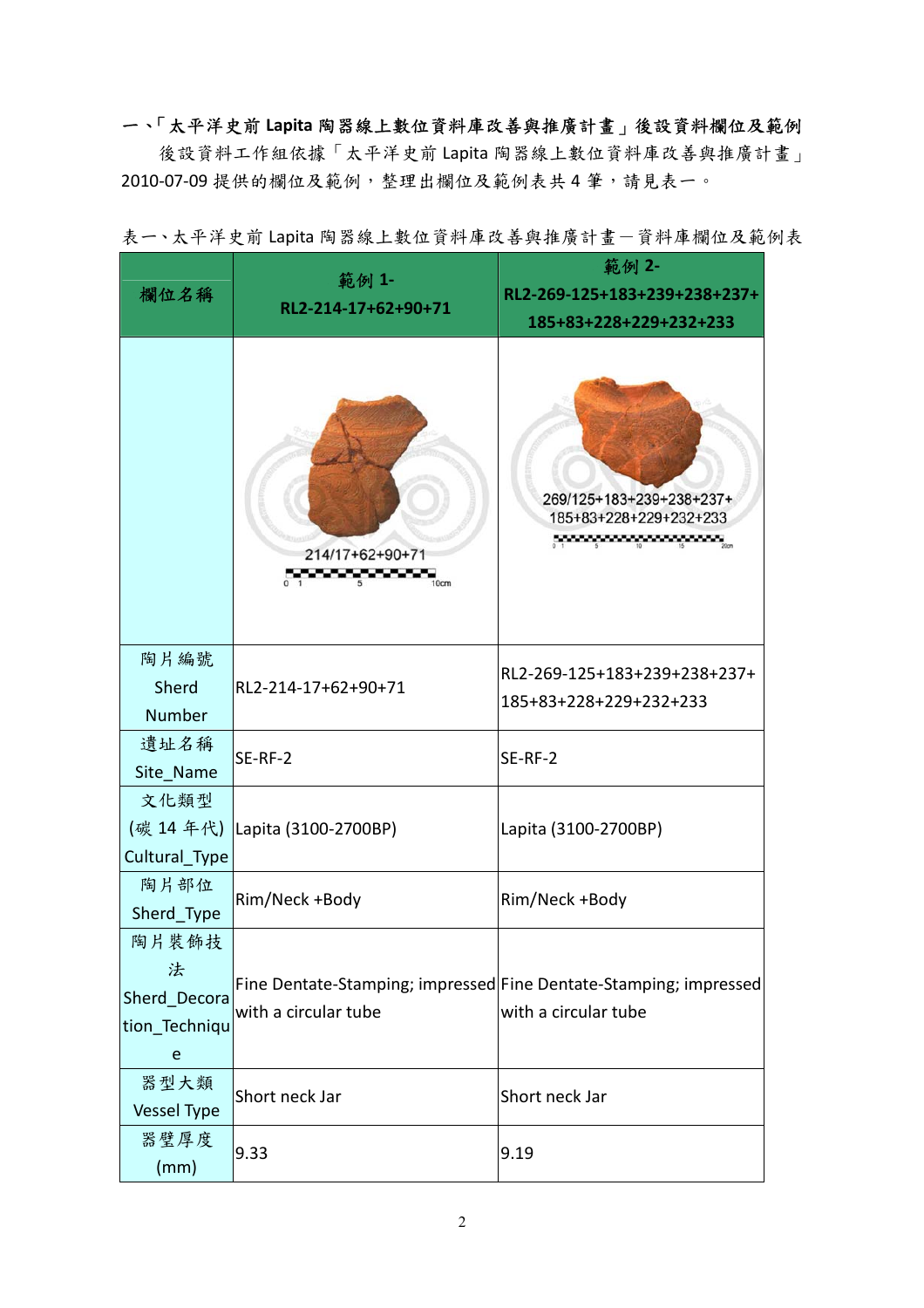| 欄位名稱               | 範例 1-<br>RL2-214-17+62+90+71                   | 範例 2-<br>RL2-269-125+183+239+238+237+<br>185+83+228+229+232+233 |
|--------------------|------------------------------------------------|-----------------------------------------------------------------|
| Vessel Wall T      |                                                |                                                                 |
| hickness           |                                                |                                                                 |
| 發掘坑號               | U29-30                                         | TS37                                                            |
| Unit               |                                                |                                                                 |
| 自然分層               | 214                                            | 269                                                             |
| Layer              |                                                |                                                                 |
| 發掘年                |                                                |                                                                 |
| Excavation_Ye 1976 |                                                | 1976                                                            |
| ar                 |                                                |                                                                 |
| 發掘者                |                                                |                                                                 |
| Excavator          | Roger Green                                    | Roger Green                                                     |
| 研究簡史               |                                                |                                                                 |
|                    | Research_Hist Excavated by R. C. Green in 1976 | Excavated by R. C. Green in 1976                                |
| ory                |                                                |                                                                 |
| 典藏機構               | Dept. of Anthropology, Univ. of                | Dept. of Anthropology, Univ. of                                 |
| Repository         | Auckland, New Zealand                          | Auckland, New Zealand                                           |

| 欄位名稱           | 範例 3-                         | 範例 4-                         |
|----------------|-------------------------------|-------------------------------|
|                | RL2-POTA-269-230+231+271-28   | RL2-POT6B-164-23              |
|                | CU of POTA 269/230+231+271/28 | POT6B164/23<br>O<br>10cm<br>5 |
| 陶片編號<br>Number | RL2-POTA-269-230+231+271-28   | RL2-POT6B-164-23              |
| 遺址名稱           | SE-RF-2                       | SE-RF-2                       |
| Site_Name      |                               |                               |
| 文化類型           | Lapita (3100-2700BP)          | Lapita (3100-2700BP)          |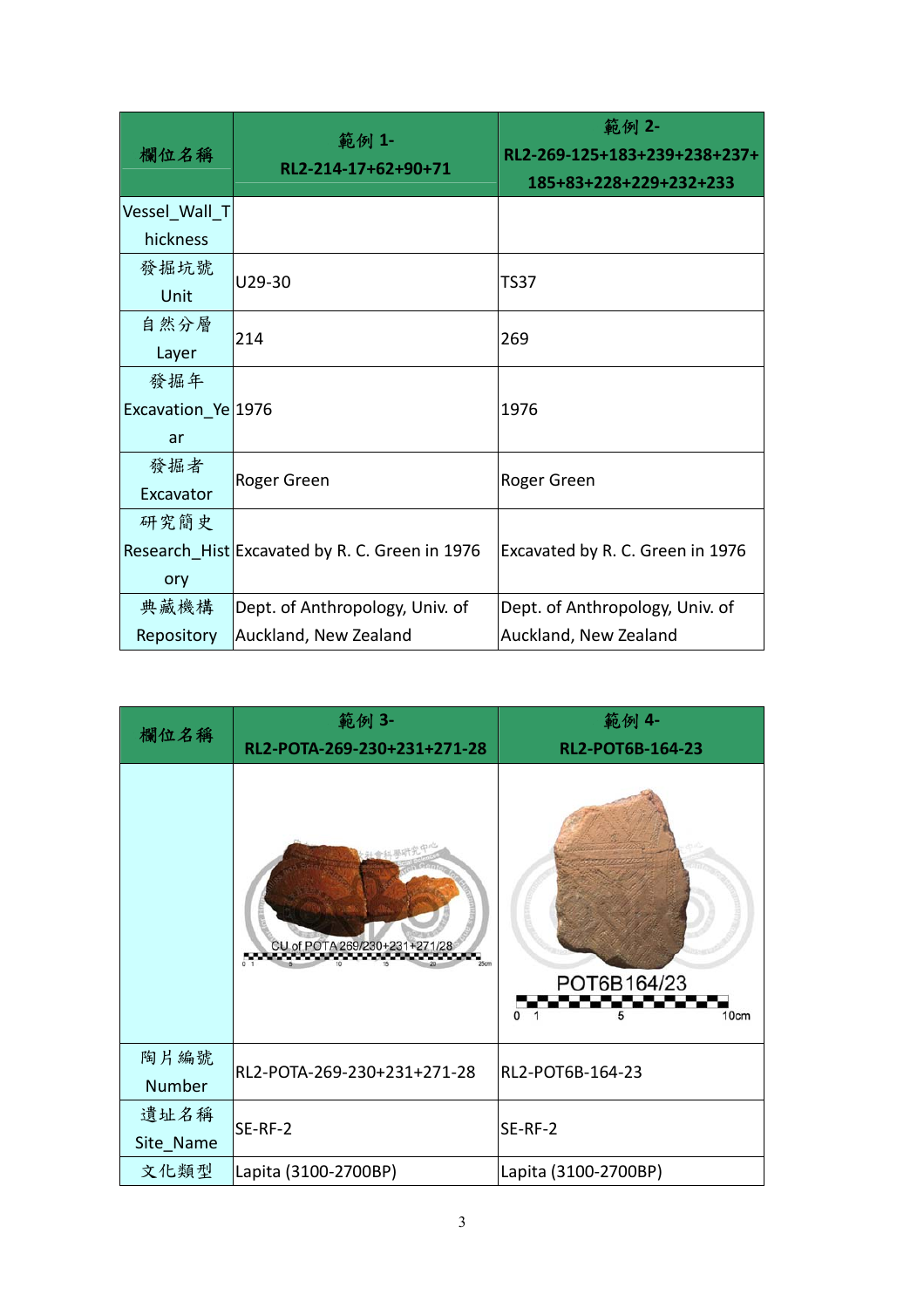|                    | 範例 3-                                           | 範例 4-                             |
|--------------------|-------------------------------------------------|-----------------------------------|
| 欄位名稱               | RL2-POTA-269-230+231+271-28                     | RL2-POT6B-164-23                  |
| (碳 14年代)           |                                                 |                                   |
| Cultural Type      |                                                 |                                   |
| 陶片部位               | Carination                                      |                                   |
| Sherd_Type         |                                                 | <b>Body Sherd</b>                 |
| 陶片裝飾技              |                                                 |                                   |
| 法                  | Fine Dentate-Stamping; impressed                |                                   |
| Sherd_Decora       | with a circular tube                            | <b>Fine Dentate-Stamping</b>      |
| tion Techniqu      |                                                 |                                   |
| e                  |                                                 |                                   |
| 器型大類               | Unknown                                         | Short neck Jar                    |
| Vessel_Type        |                                                 |                                   |
| 器壁厚度               |                                                 |                                   |
| (mm)               | 9.09                                            | 15.9                              |
| Vessel Wall T      |                                                 |                                   |
| hickness           |                                                 |                                   |
| 發掘坑號               | TS37                                            | AB29-30                           |
| Unit               |                                                 |                                   |
| 自然分層               | 271                                             | 164                               |
| Layer              |                                                 |                                   |
| 發掘年                |                                                 |                                   |
| Excavation Ye 1976 |                                                 | 1971                              |
| ar                 |                                                 |                                   |
| 發掘者                | Roger Green                                     | Roger Green                       |
| Excavator          |                                                 |                                   |
| 研究簡史               |                                                 | Excavated by R. C. Green in 1971, |
|                    | Research Hist Excavated by R. C. Green in 1976. | studied by L. J. Donovan in 1973, |
| ory                |                                                 | M. Parker in 1981                 |
| 典藏機構               | Dept. of Anthropology, Univ. of                 | Dept. of Anthropology, Univ. of   |
| Repository         | Auckland, New Zealand                           | Auckland, New Zealand             |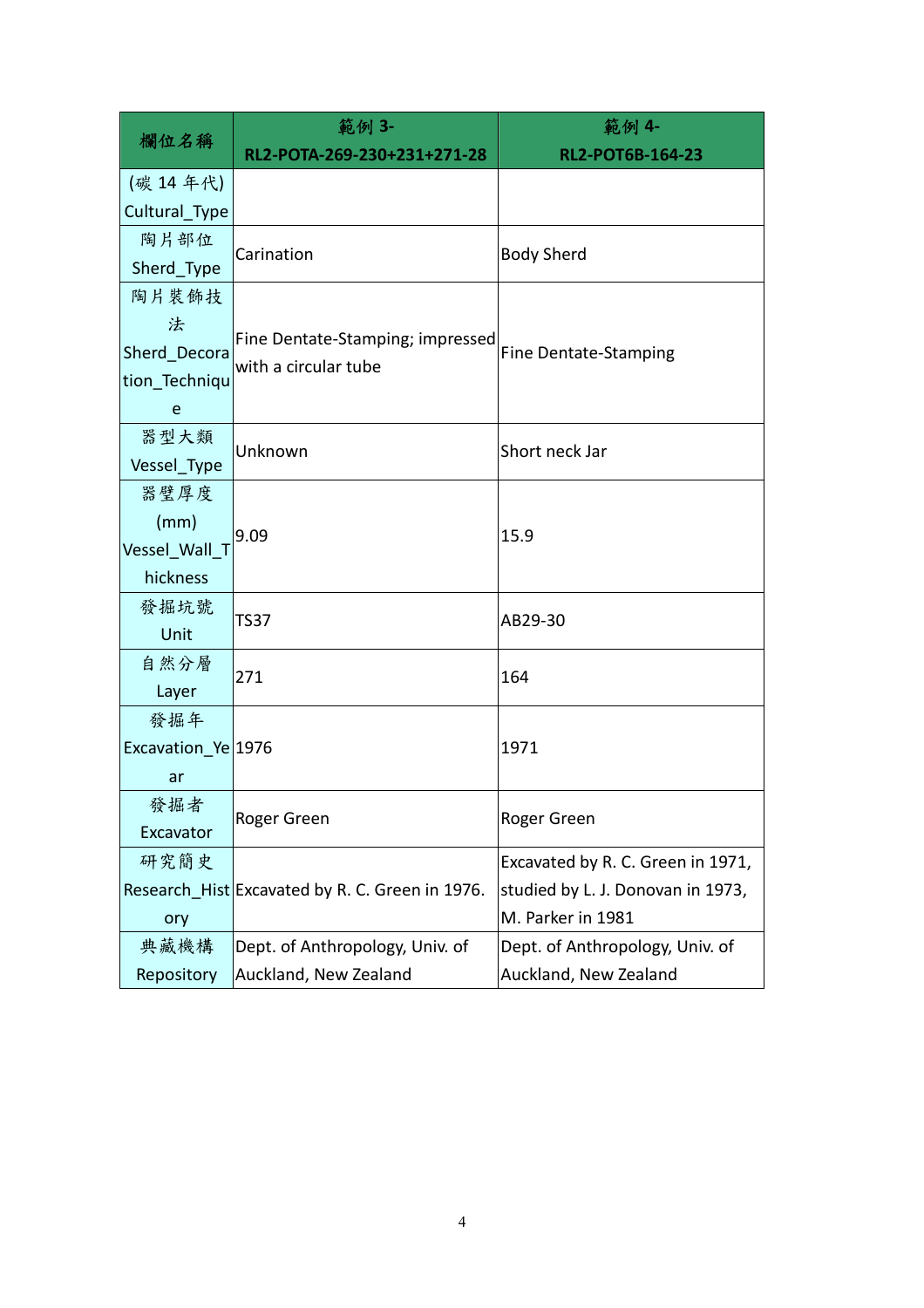#### 二、匯出聯合目錄對照

 $\overline{a}$ 

此匯出聯合目錄對照表供系統開發人員在開發 XML 資料匯入匯出功能時參考。 DC 欄位標示灰底者為轉出之必填欄位(資料識別、題名、主題與關鍵字、出版者、 格式、管理權), 以確保轉出目錄之品質。此外, 因聯合目錄依採用 Simple DC, 故對 照時不匯入修飾詞,僅匯入至該元素。若匯入時有多對一欄位時,則以斷行方式區隔。 本對照係依據"One-to-One Principle"為原則, 以「陶片」為描述主體, 其對照表請 見表二。

| <b>DC</b>       | 太平洋史前                                                                                                                                                                                                                                                                                                                                                                                        | 系統轉出資料                                      | 轉出欄位範例                   |
|-----------------|----------------------------------------------------------------------------------------------------------------------------------------------------------------------------------------------------------------------------------------------------------------------------------------------------------------------------------------------------------------------------------------------|---------------------------------------------|--------------------------|
|                 | Lapita 陶器線上                                                                                                                                                                                                                                                                                                                                                                                  | 規範                                          | (以 RL2-POT6B-164-23 為    |
|                 | 數位資料庫改善                                                                                                                                                                                                                                                                                                                                                                                      |                                             | 例)                       |
|                 | 與推廣計畫                                                                                                                                                                                                                                                                                                                                                                                        |                                             |                          |
| <u>題名 Title</u> | 陶片編號                                                                                                                                                                                                                                                                                                                                                                                         | 請以「陶片編號                                     | 陶片編號                     |
|                 | Number                                                                                                                                                                                                                                                                                                                                                                                       | Number:XXX 」格                               | Number: RL2-POT6B-164-2  |
|                 |                                                                                                                                                                                                                                                                                                                                                                                              | 式轉出。                                        | 3                        |
| 著作者 Creator     |                                                                                                                                                                                                                                                                                                                                                                                              |                                             |                          |
| 主題與關鍵字          | $(\frac{1}{2} \frac{1}{2} \frac{1}{2} \frac{1}{2} \frac{1}{2} \frac{1}{2} \frac{1}{2} \frac{1}{2} \frac{1}{2} \frac{1}{2} \frac{1}{2} \frac{1}{2} \frac{1}{2} \frac{1}{2} \frac{1}{2} \frac{1}{2} \frac{1}{2} \frac{1}{2} \frac{1}{2} \frac{1}{2} \frac{1}{2} \frac{1}{2} \frac{1}{2} \frac{1}{2} \frac{1}{2} \frac{1}{2} \frac{1}{2} \frac{1}{2} \frac{1}{2} \frac{1}{2} \frac{1}{2} \frac$ | 請以預設值                                       | Lapita                   |
| <b>Subject</b>  |                                                                                                                                                                                                                                                                                                                                                                                              | $\sqrt{\frac{1}{1}}$ Lapita $\frac{1}{1}$ 轉 |                          |
|                 |                                                                                                                                                                                                                                                                                                                                                                                              | 出。                                          |                          |
| 描述              | 陶片裝飾技法                                                                                                                                                                                                                                                                                                                                                                                       | 請以「陶片裝飾                                     | 陶片裝飾技法                   |
| Description     | Sherd Decoratio                                                                                                                                                                                                                                                                                                                                                                              | 技法                                          | Sherd Decoration Techniq |
|                 | n Technique                                                                                                                                                                                                                                                                                                                                                                                  | Sherd Decoratio                             | ue:Fine Dentate-Stamping |
|                 |                                                                                                                                                                                                                                                                                                                                                                                              | n Technique:XX                              |                          |
|                 |                                                                                                                                                                                                                                                                                                                                                                                              | X」格式轉出。                                     |                          |
|                 | 器型大類                                                                                                                                                                                                                                                                                                                                                                                         | 請以「器型大類                                     | 器型大類 Vessel_Type:        |
|                 | Vessel_Type                                                                                                                                                                                                                                                                                                                                                                                  | Vessel_Type:XXX                             | Short neck Jar           |
|                 |                                                                                                                                                                                                                                                                                                                                                                                              | 」格式轉出。                                      |                          |
|                 | 陶片部位                                                                                                                                                                                                                                                                                                                                                                                         | 請以「陶片部位                                     | 陶片部位 Sherd_Type: Body    |
|                 | Sherd_Type                                                                                                                                                                                                                                                                                                                                                                                   | Sherd_Type:XXX                              | Sherd                    |
|                 |                                                                                                                                                                                                                                                                                                                                                                                              | 」格式轉出。                                      |                          |
|                 | 發掘者                                                                                                                                                                                                                                                                                                                                                                                          | 請以「發掘者                                      | 發掘者 Excavator: Roger     |
|                 | Excavator                                                                                                                                                                                                                                                                                                                                                                                    | Excavator:XXX                               | Green                    |
|                 |                                                                                                                                                                                                                                                                                                                                                                                              | 格式轉出。                                       |                          |
|                 | 發掘年                                                                                                                                                                                                                                                                                                                                                                                          | 請以「發掘年                                      | 發掘年                      |
|                 | Excavation_Year                                                                                                                                                                                                                                                                                                                                                                              | Excavation_Year:                            | Excavation Year:1971     |
|                 |                                                                                                                                                                                                                                                                                                                                                                                              | XXX」格式轉                                     |                          |
|                 |                                                                                                                                                                                                                                                                                                                                                                                              | 出。                                          |                          |

表二、聯合目錄對照表

 $^{\rm 1}$  2010-06-30 計畫助理詹先生與後設資料工作組討論後,建議轉入「Lapita」做爲「主題」的欄位値。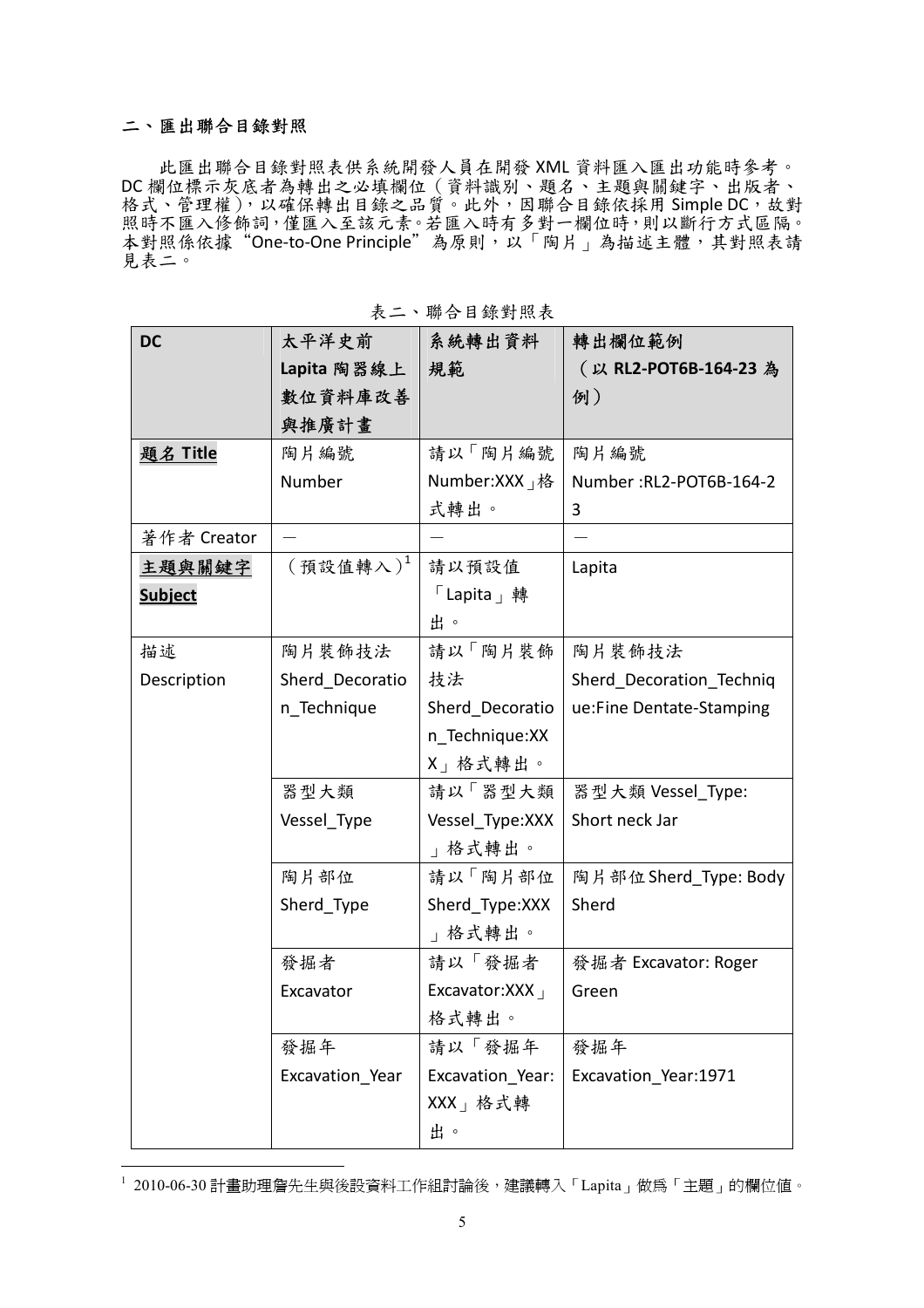| <b>DC</b>              | 太平洋史前                | 系統轉出資料                  | 轉出欄位範例                      |
|------------------------|----------------------|-------------------------|-----------------------------|
|                        | Lapita 陶器線上          | 規範                      | (以 RL2-POT6B-164-23 為       |
|                        | 數位資料庫改善              |                         | 例)                          |
|                        | 與推廣計畫                |                         |                             |
| 出版者                    | 典藏機構                 | 請以「典藏機構                 | 典藏機構 Repository: Dept.      |
| Publisher <sup>2</sup> | Repository           | Repository: XXX $_1$    | of Anthropology, Univ. of   |
|                        |                      | 格式轉出。                   | Auckland, New Zealand       |
| 貢獻者                    |                      |                         |                             |
| Contributor            |                      |                         |                             |
| 日期 Date                | 文化類型                 | 請以「文化類型                 | 文化類型(碳14年                   |
|                        | (碳 14年代)             | (碳 14年                  | 代) Cultural_Type: Lapita    |
|                        | Cultural_Type        | 代)Cultural_Typ          | (3100-2700BP)               |
|                        |                      | e:XXX   格式轉             |                             |
|                        |                      | 出。                      |                             |
| 資料類型 Type              | $(\,$ 預設值轉入 $)^3$    | 請以預設值轉                  | 型式:實體物件                     |
|                        |                      | 出「型式:實體                 |                             |
|                        |                      | 物件」。                    |                             |
|                        | ${(\,$ 預設值轉入 ${)}^4$ | 請以預設值轉                  | 陶片                          |
|                        |                      | 出「陶片」。                  |                             |
| 格式 Format              | 器璧厚度(mm)             | 請以「器壁厚度                 | 器壁厚度                        |
|                        | Vessel Wall Thic     | (mm)Vessel Wal          | (mm)Vessel_Wall_Thickness   |
|                        | kness                | I Thickness: XXX        | :15.9                       |
|                        |                      | 格式轉出。<br>$\overline{1}$ |                             |
| 資料識別                   | 陶片編號                 | 請直接轉出資                  | RL2-POT6B-164-23            |
| <b>Identifier</b>      | Number               | 料值。                     |                             |
| 來源 Source              |                      |                         |                             |
| 語言 Language            |                      |                         |                             |
| 關聯 Relation            | 研究簡史                 | 請以「研究簡史                 | 研究簡史                        |
|                        | Research Histor      | Research Histor         | Research History: Excavate  |
|                        | у                    | y:XXX」格式轉               | d by R. C. Green in 1971,   |
|                        |                      | 出。                      | studied by L. J. Donovan in |
|                        |                      |                         | 1973, M. Parker in 1981     |
| 範圍 Coverage            | 遺址名稱                 | 請以「遺址名稱                 | 遺址名稱 Site_Name:             |
|                        |                      |                         |                             |

 2 DC「出版者」定義為「使資源可供使用之實體」,故「典藏機構」也可廣意納入此定義之下。因「出 版者」爲聯合目錄上之必塡欄位,故此處建議轉入「典藏機構」。

 $^3$  後設資料工作組建議採用 DCMI Type 詞彙,因爲描述對象爲陶片等實物,故以預設値「實體物件」 轉入。

<sup>4</sup> 由於藏品的性質皆為陶片,但資料中無明確的資料類型,因此建議以預設值「陶片」轉入。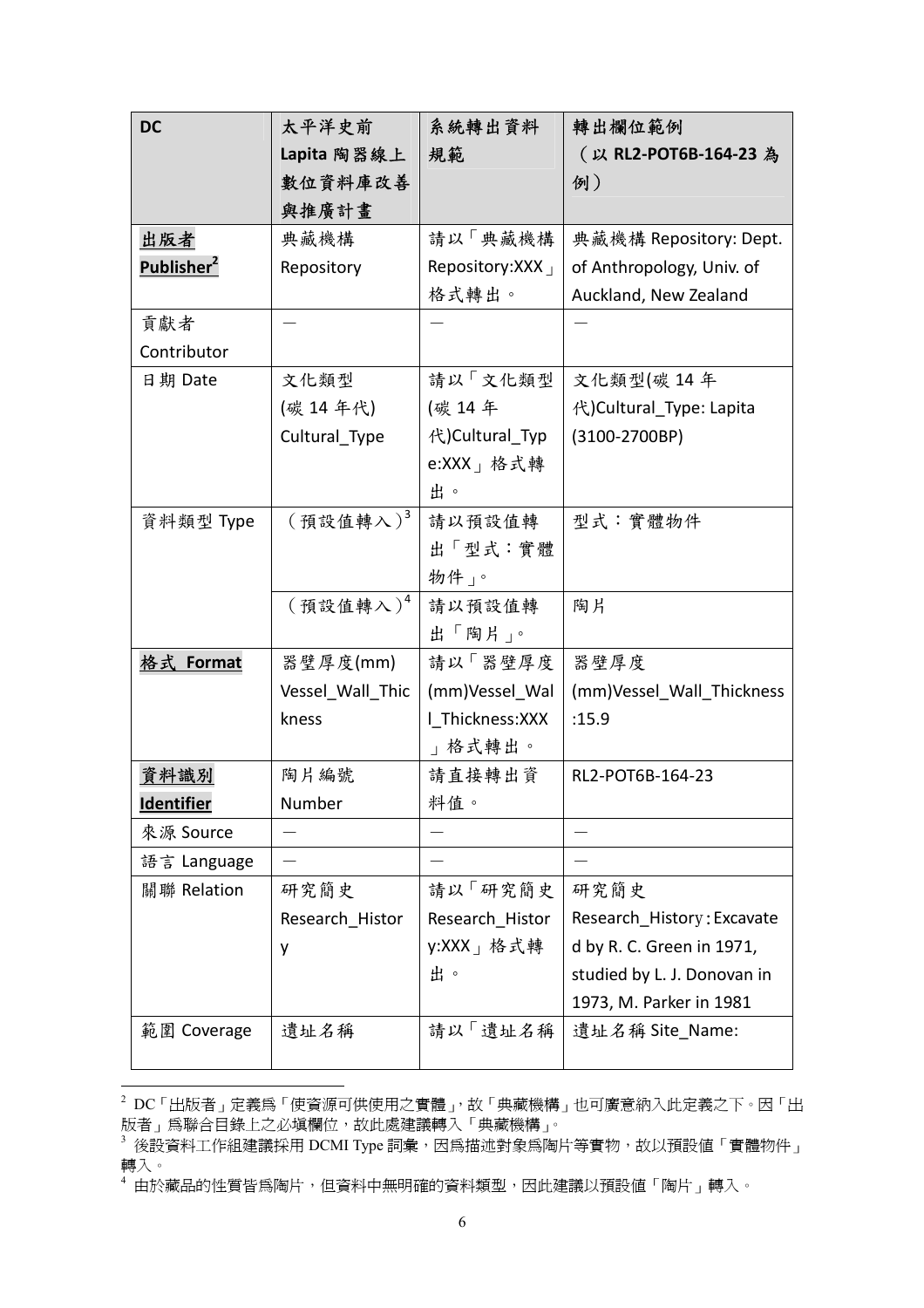| <b>DC</b>  | 太平洋史前       | 系統轉出資料                   | 轉出欄位範例                    |
|------------|-------------|--------------------------|---------------------------|
|            | Lapita 陶器線上 | 規範                       | (以 RL2-POT6B-164-23 為     |
|            | 數位資料庫改善     |                          | 例)                        |
|            | 與推廣計畫       |                          |                           |
|            | Site Name   | Site Name: $XXX_{\perp}$ | SE-RF-2                   |
|            |             | 格式轉出5。                   |                           |
| 管理權 Rights | 典藏機構        | 請以「典藏機構                  | 典藏機構 Repository: Dept.    |
|            | Repository  | Repository: XXX $_1$     | of Anthropology, Univ. of |
|            |             | 格式轉出。                    | Auckland, New Zealand     |
|            | (預設值轉入)     | 請以預設值「典                  | 典藏系統管理者:中央研               |
|            |             | 藏系統管理                    | 究院人文社會科學研究中               |
|            |             | 者:中央研究院                  | 心考古學研究專題中心                |
|            |             | 人文社會科學                   |                           |
|            |             | 研究中心考古                   |                           |
|            |             | 學研究專題中                   |                           |
|            |             | 心」轉出。                    |                           |

(註 1:「太平洋史前 Lapita 陶器線上數位資料庫改善與推廣計畫」須提供每筆後設 資料「連結到原始資料網站」的 URL,以供聯合目錄連結回其資料庫中該筆紀錄之用。) (註 2:「太平洋史前 Lapita 陶器線上數位資料庫改善與推廣計畫」應提供每筆後設 資料之圖檔的 URL。若無法提供每個圖檔的 URL 以供聯合目錄連結,可將圖檔連同 xml 方式匯入至聯合目錄)

 $^{\text{5}}$ 計畫提供的是「代碼資料」, 建議可轉入代碼所對應的資料內容。例如:「SE-RF-2」對應為

 $\sqrt{\frac{N_{\text{e}}}{N_{\text{e}}}$ Nenumbo(SE-RF-2)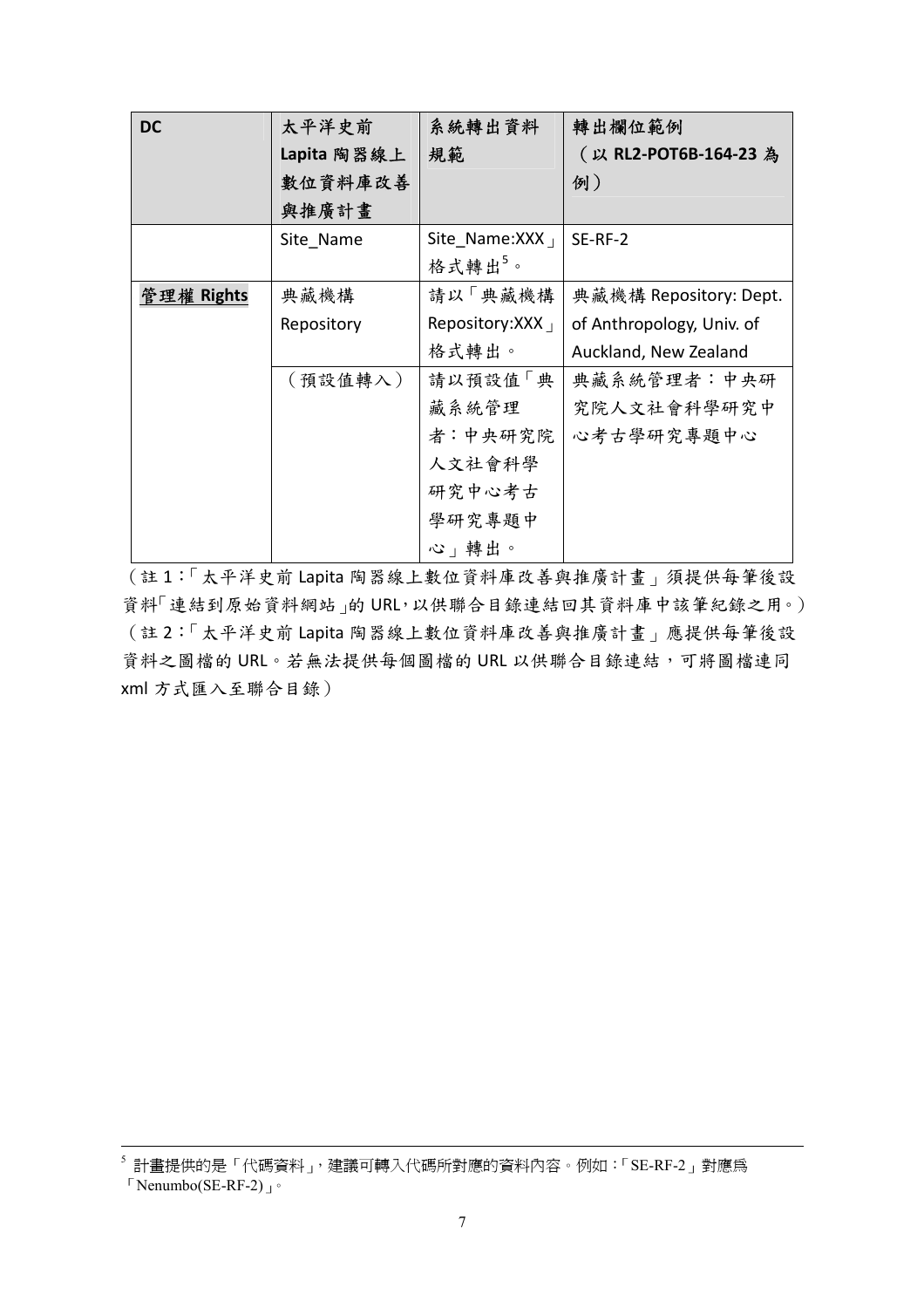### 三、匯出聯合目錄網頁樣式

下列為資料對照至聯合目錄後,聯合目錄檢索結果之顯示版面。若無資料匯入的 欄位,聯合目錄則不會顯示,請見表三。



表三、聯合目錄網頁範例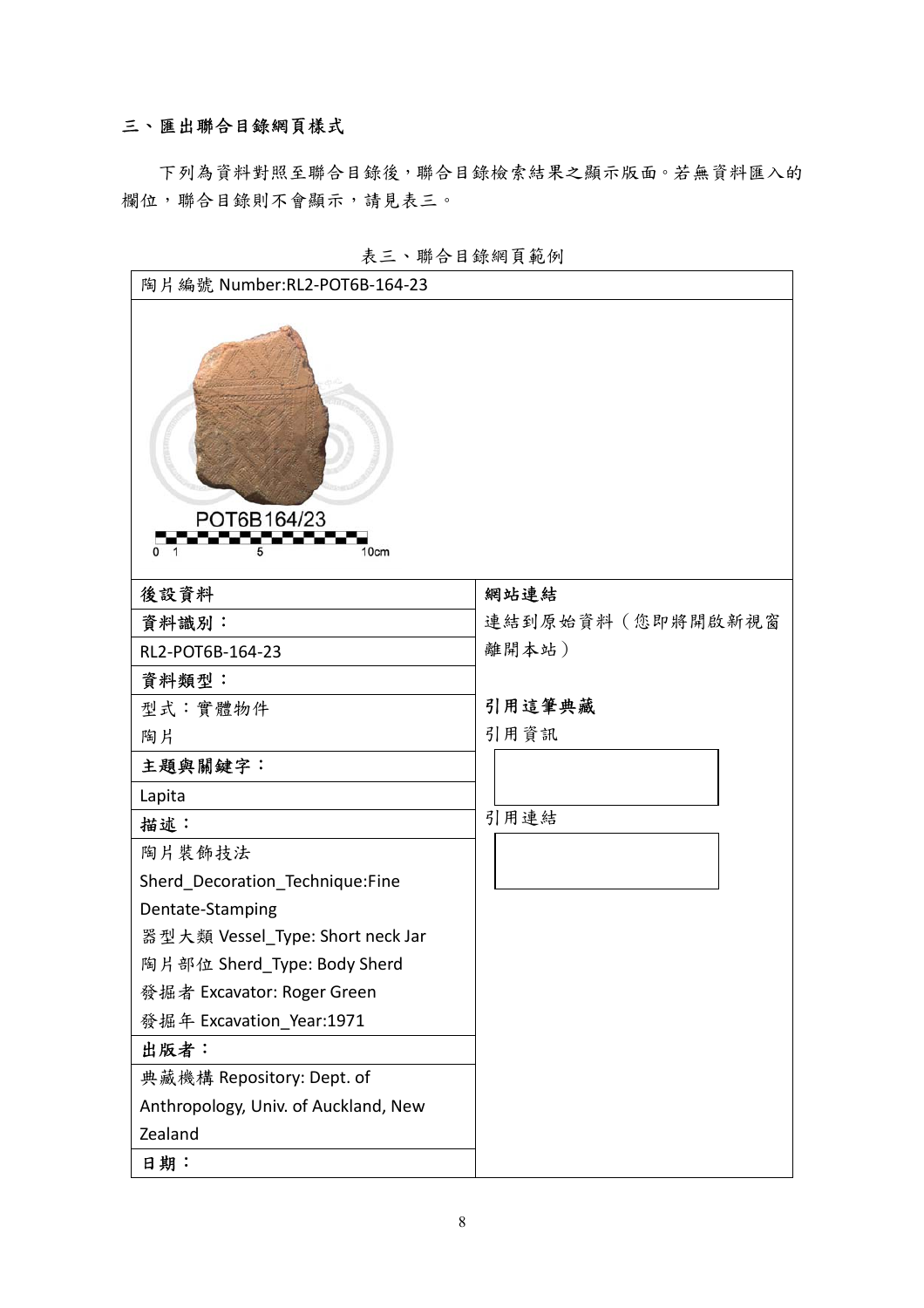| 文化類型(碳 14 年代)Cultural Type: Lapita          |
|---------------------------------------------|
| (3100-2700BP)                               |
| 格式:                                         |
| 器壁厚度(mm)Vessel Wall Thickness:15.9          |
| 範圍:                                         |
| 遺址名稱 Site Name: Nenumbo(SE-RF-2)            |
| 關聯:                                         |
| 研究簡史 Research History:                      |
| Excavated by R. C. Green in 1971, studied   |
| by L. J. Donovan in 1973, M. Parker in 1981 |
| 管理權:                                        |
| 典藏機構 Repository: Dept. of                   |
| Anthropology, Univ. of Auckland, New        |
| Zealand                                     |
| 典藏系統管理者:中央研究院人文社會科                          |
| 學研究中心考古學研究專題中心                              |

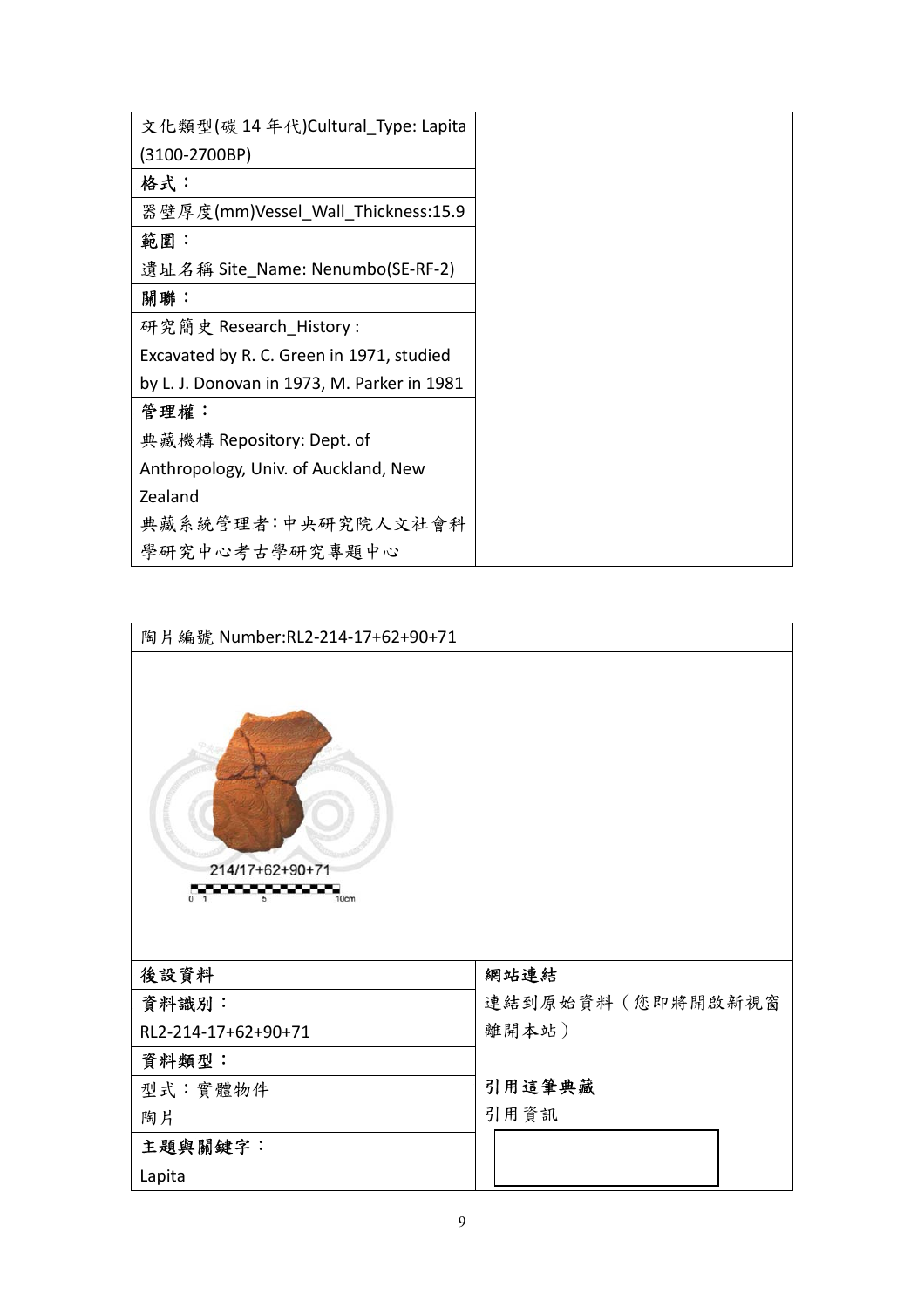| 描述:                                  | 引用連結 |
|--------------------------------------|------|
| 陶片裝飾技法                               |      |
| Sherd Decoration Technique: Fine     |      |
| Dentate-Stamping; impressed with a   |      |
| circular tube                        |      |
| 器型大類 Vessel_Type: Short neck Jar     |      |
| 陶片部位 Sherd Type: Rim/Neck +Body      |      |
| 發掘者 Excavator: Roger Green           |      |
| 發掘年 Excavation Year:1976             |      |
| 出版者:                                 |      |
| 典藏機構 Repository: Dept. of            |      |
| Anthropology, Univ. of Auckland, New |      |
| Zealand                              |      |
| 日期:                                  |      |
| 文化類型(碳 14 年代)Cultural_Type: Lapita   |      |
| (3100-2700BP)                        |      |
| 格式:                                  |      |
| 器壁厚度(mm)Vessel_Wall_Thickness:9.33   |      |
| 範圍:                                  |      |
| 遺址名稱 Site_Name: Nenumbo(SE-RF-2)     |      |
| 關聯:                                  |      |
| 研究簡史 Research_History:               |      |
| Excavated by R. C. Green in 1976     |      |
| 管理權:                                 |      |
| 典藏機構 Repository: Dept. of            |      |
| Anthropology, Univ. of Auckland, New |      |
| Zealand                              |      |
| 典藏系統管理者:中央研究院人文社會科                   |      |
| 學研究中心考古學研究專題中心                       |      |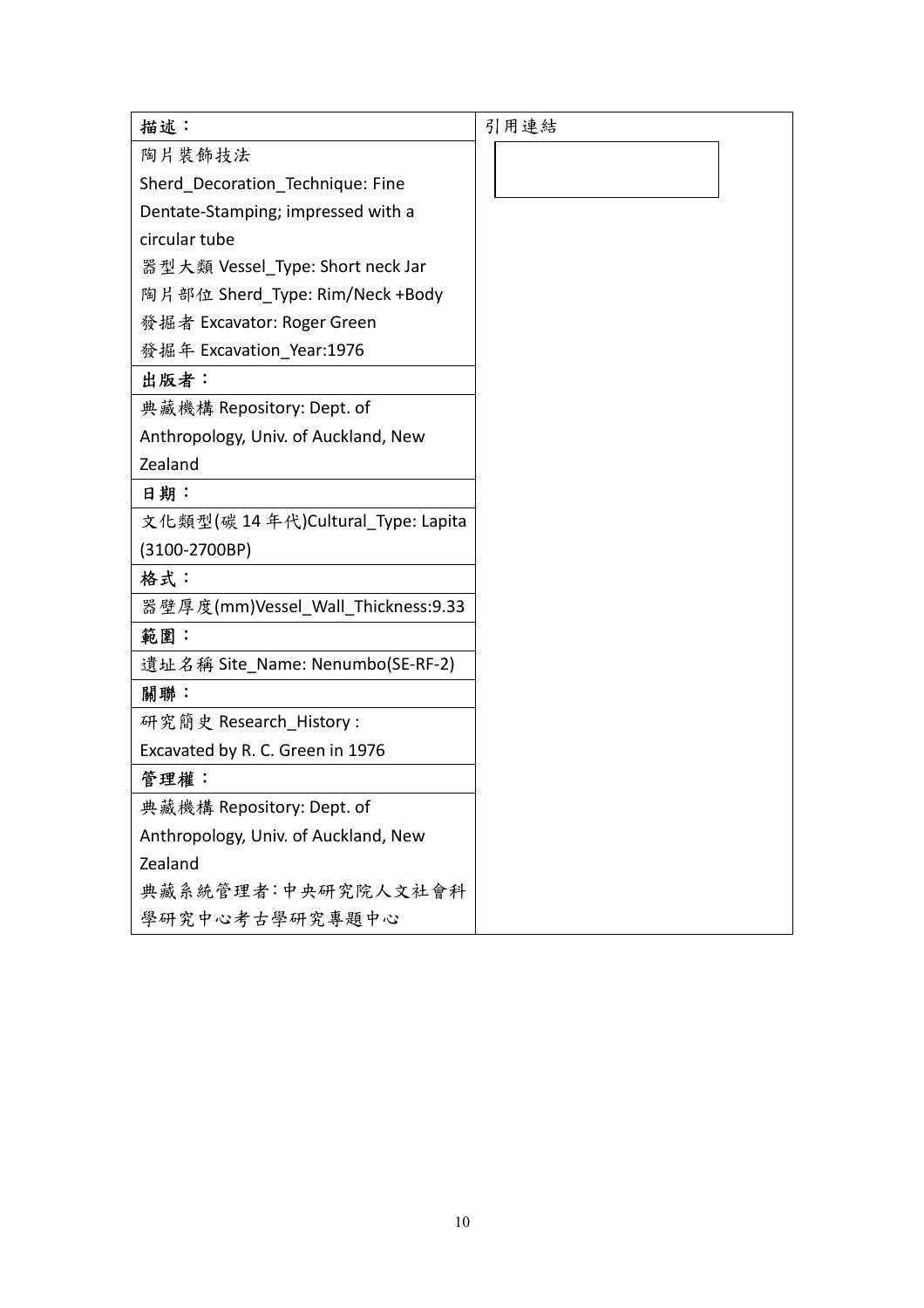#### 四、**Dublin Core** 對照

DC 是由 The Dublin Core Metadata Initiative(DCMI)所研發,為一組具簡單性、普遍 性、延展性、國際性的後設資料元素,用以描述廣泛的網路資源,作為跨學科領域資 源分享的交換格式。透過 DC 對照,不同典藏機構可以達到彼此交換、共享典藏品資 訊之目標。由於 DC 僅 15 個欄位,可能會有部分欄位無法對照至 DC, 因此為空白。 本對照表主要依據 2008年發佈的 Dublin Core Metadata Element Set, Version 1.1,並依 據"One‐to‐One Principle"為原則,以「陶片」為描述主體。本計畫後設資料與 Dublin Core 的對照詳見表四。

| 欄位名稱                       | <b>Dublin Core</b> |  |
|----------------------------|--------------------|--|
| 陶片編號<br>Number             | Title 、Identifier  |  |
| 遺址名稱                       | Coverage           |  |
| Site_Name                  |                    |  |
| 文化類型                       |                    |  |
| (碳 14年代)                   | Date               |  |
| Cultural_Type              |                    |  |
| 陶片部位                       | Description        |  |
| Sherd_Type                 |                    |  |
| 陶片裝飾技法                     |                    |  |
| Sherd_Decoration_Technique | Description        |  |
| 器型大類                       | Description        |  |
| Vessel_Type                |                    |  |
| 器璧厚度(mm)                   | Format             |  |
| Vessel_Wall_Thickness      |                    |  |
| 發掘坑號                       | $-6$               |  |
| Unit                       |                    |  |
| 自然分層                       | $-7$               |  |
| Layer                      |                    |  |
| 發掘年                        | Description        |  |
| Excavation Year            |                    |  |
| 發掘者                        | Description        |  |
| Excavator                  |                    |  |
| 研究簡史                       | Relation           |  |
| Research History           |                    |  |

表四、Dublin Core 對照表

 $\overline{a}$ 

<sup>6</sup> 「聯合目錄」主要提供一般使用者查找,建議使用者若對較深度的內容有興趣,可連回「原始典藏 庫」觀看更詳細的資訊。

<sup>7</sup> 同註 6。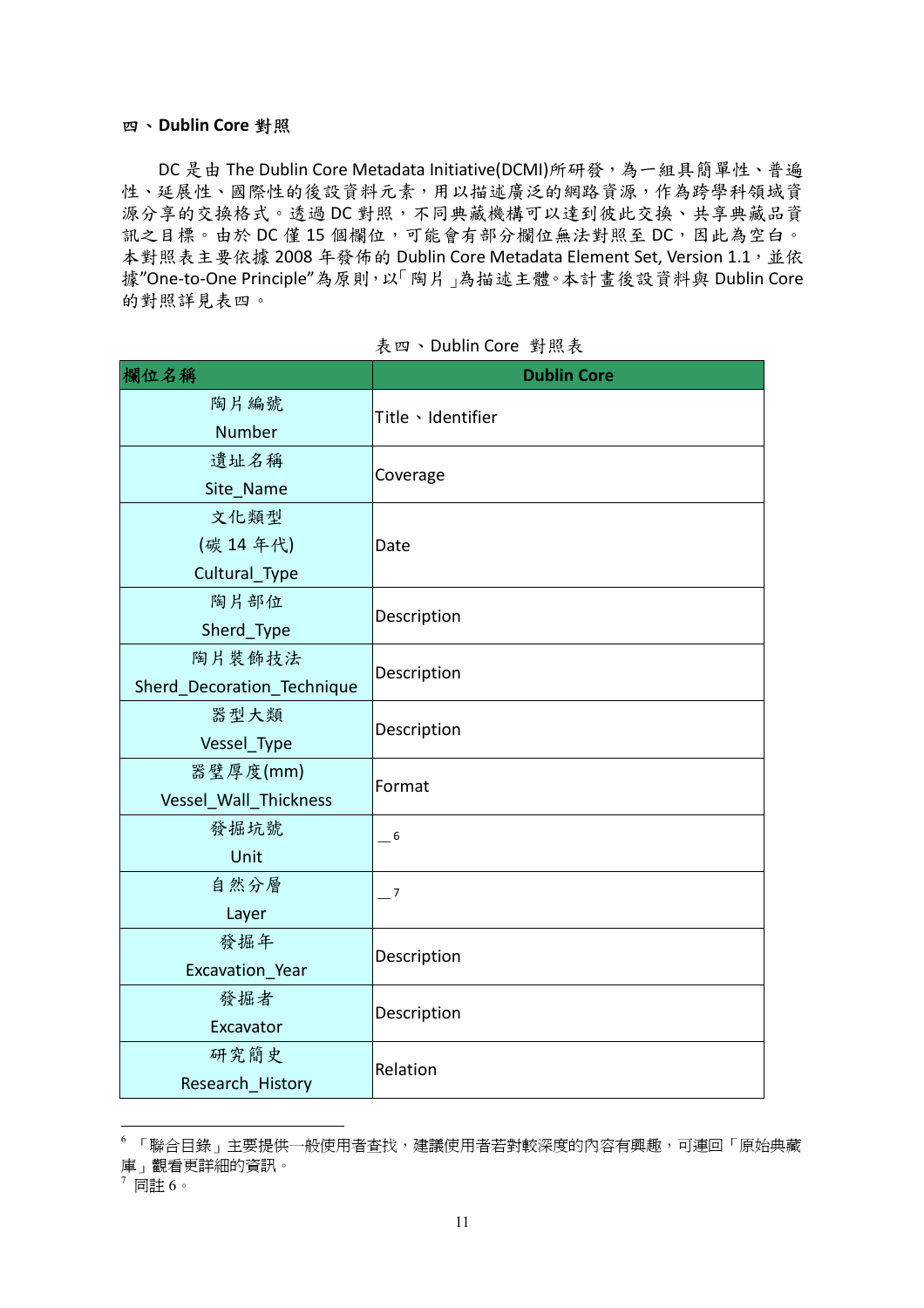| 欄位名稱       | <b>Dublin Core</b>      |
|------------|-------------------------|
| 典藏機構       | Publisher $\cdot$ Right |
| Repository |                         |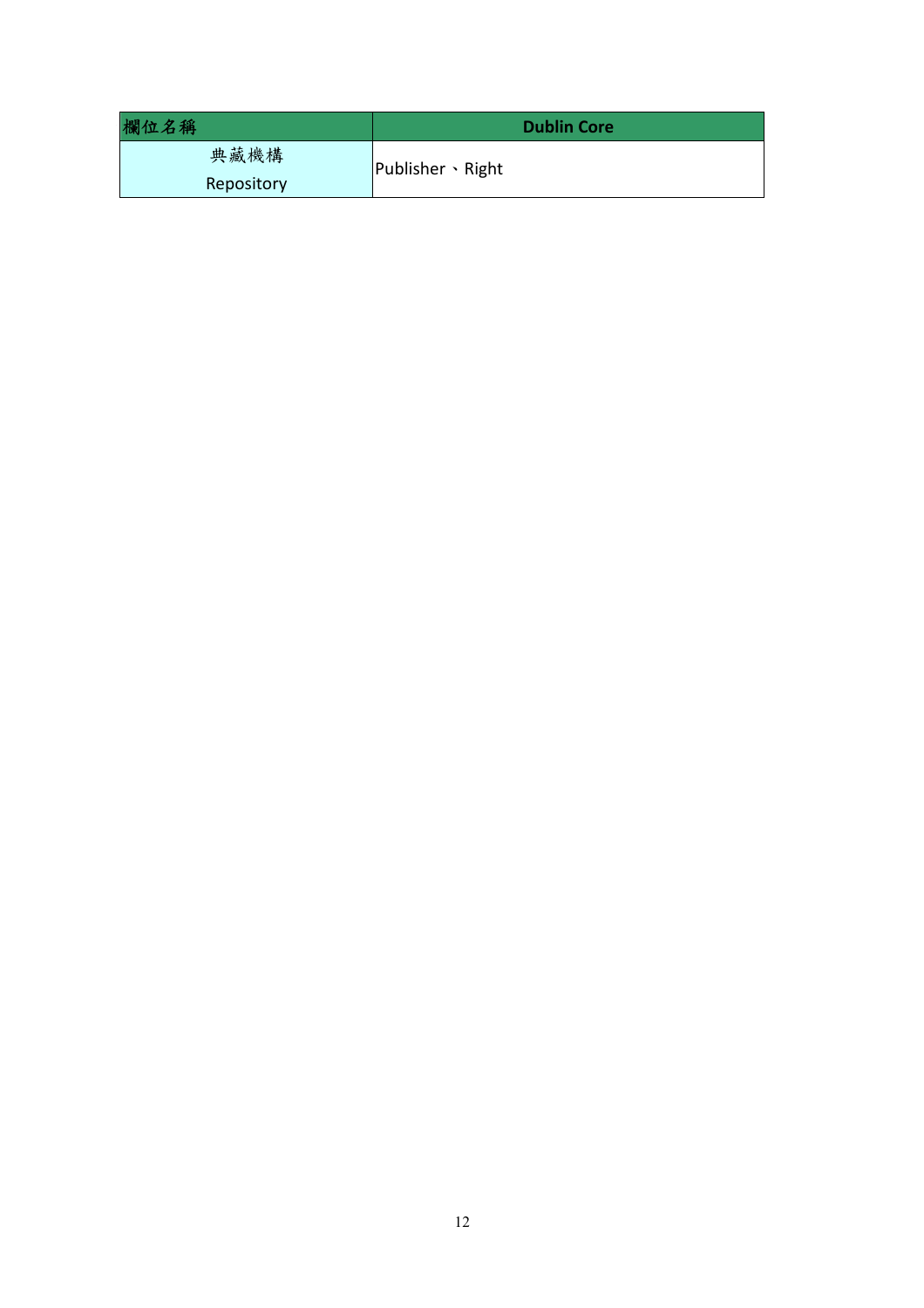# 五、工作進度記錄

| 時<br>間     | 項                                 |
|------------|-----------------------------------|
| 2010-06-24 | 「太平洋史前 Lapita 陶器線上數位資料庫 計畫提供授權同意  |
|            | 書。                                |
| 2010-06-24 | 「太平洋史前 Lapita 陶器線上數位資料庫 計畫線上審視同意  |
|            | 條款、申請後設資料對照服務並提供分析用資料。            |
| 2010-06-25 | 後設資料工作組整理「問題諮詢1」以 mail 詢問「太平洋史前   |
|            | Lapita 陶器線上數位資料庫   計畫。            |
| 2010-06-28 | 「太平洋史前 Lapita 陶器線上數位資料庫   計畫電話回覆並 |
|            | mail 相關文件提供作為分析。                  |
| 2010-06-30 | 「太平洋史前 Lapita 陶器線上數位資料庫 計畫助理詹先生與  |
|            | 後設資料工作組討論。                        |
| 2010-07-09 | 「太平洋史前 Lapita 陶器線上數位資料庫 計畫助理詹先生提  |
|            | 供5筆正確且完整的陶片資料範例。                  |
| 2010-07-12 | 「太平洋史前 Lapita 陶器線上數位資料庫 計畫助理詹先生與  |
|            | 後設資料工作組討論。                        |
| 2010-07-27 | 後設資料工作組正式發布「太平洋史前 Lapita 陶器線上數位資  |
|            | 料庫 出畫後設資料對照報告。                    |